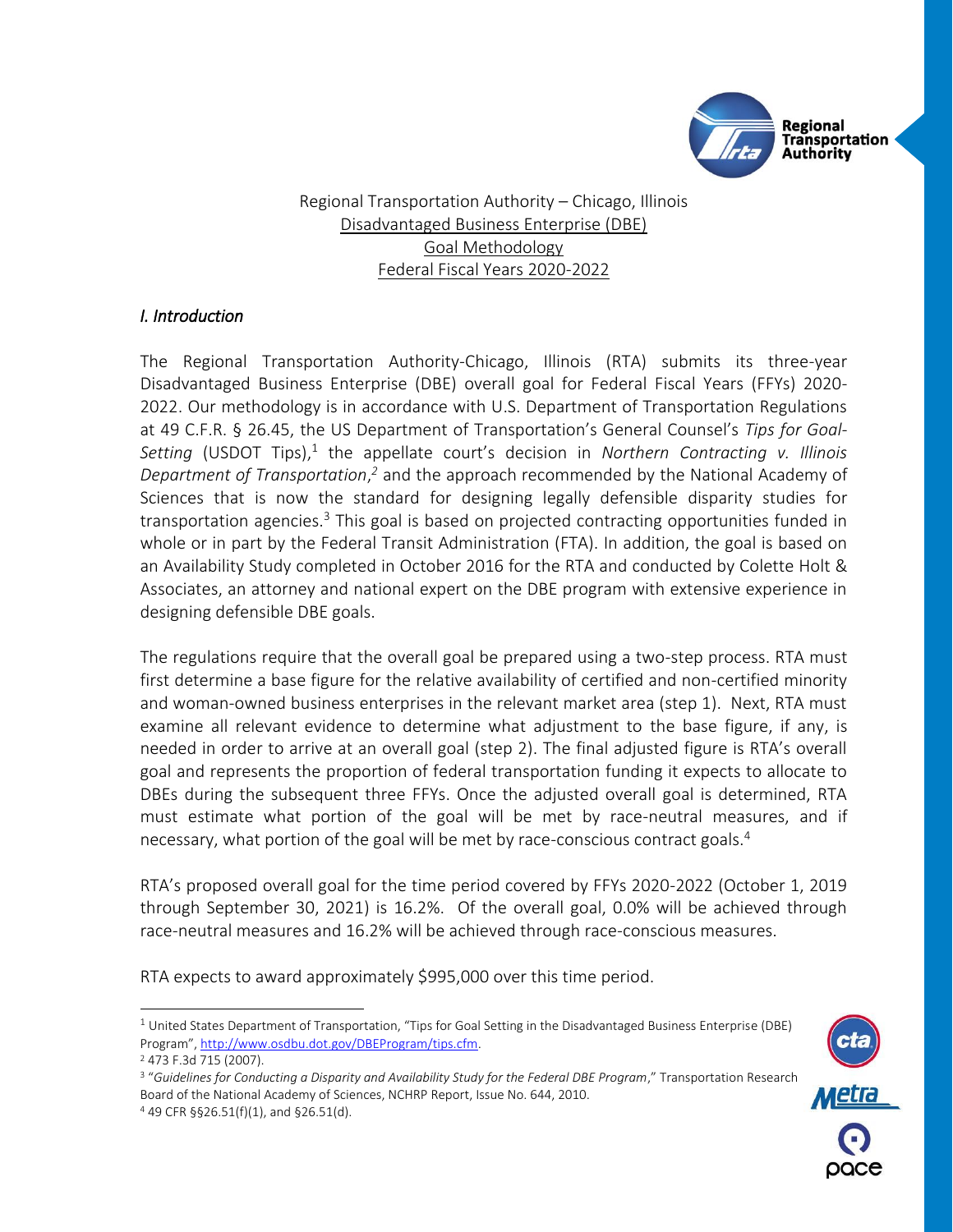| Table 1                                  |
|------------------------------------------|
| RTA FTA-Assisted Projects FFYs 2020-2022 |

| <b>RTA PROJECTS</b>                                                   | <b>FTA-FUNDED</b><br><b>AMOUNT</b> |
|-----------------------------------------------------------------------|------------------------------------|
| Interagency Signage Expansion: Fabrication & Installation:            | \$275,000                          |
| Engineering Activities (541330) 25%; Highway, Street, and Bridge      |                                    |
| Construction (237310) 75%                                             |                                    |
|                                                                       |                                    |
| <b>Transit Oriented Development Projects:</b>                         | \$720,000                          |
| Engineering Activities (541330) 70%; Other Activities Related to Real |                                    |
| Estate (531390) 20 %; Public Relations Agencies (541820) 10%          |                                    |
|                                                                       |                                    |
| Total                                                                 | \$995,000                          |

Of these funds, RTA expects that \$143,620 will be expended with DBEs.

# *II. Overall DBE Goal Setting Methodology for Federal Fiscal Years 2020-2022*

RTA's overall goal was set based on the two-step process described in 49 C.F.R. §26.45. This process ensures that the goal derived by RTA as based on the availability of ready, willing, and able DBEs in RTA's relevant market area.

### A. Step One Base Figure Calculation

The first element in estimating DBE availability was to determine empirically the relevant geographic and industry market areas for RTA's federally-assisted contracts. The Availability Study (attached as Exhibit A) determined RTA's service area to be its market area.

While RTA's market area has not changed, the types of contracts RTA anticipates awarding during FFYs 2020-2022 will be in industries that were not awarded during the Study period. We therefore requested the consultant to estimate DBE availability in our market area for five new North American Industry Classification System ("NAICS") codes, using the availability methodology applied in the Study.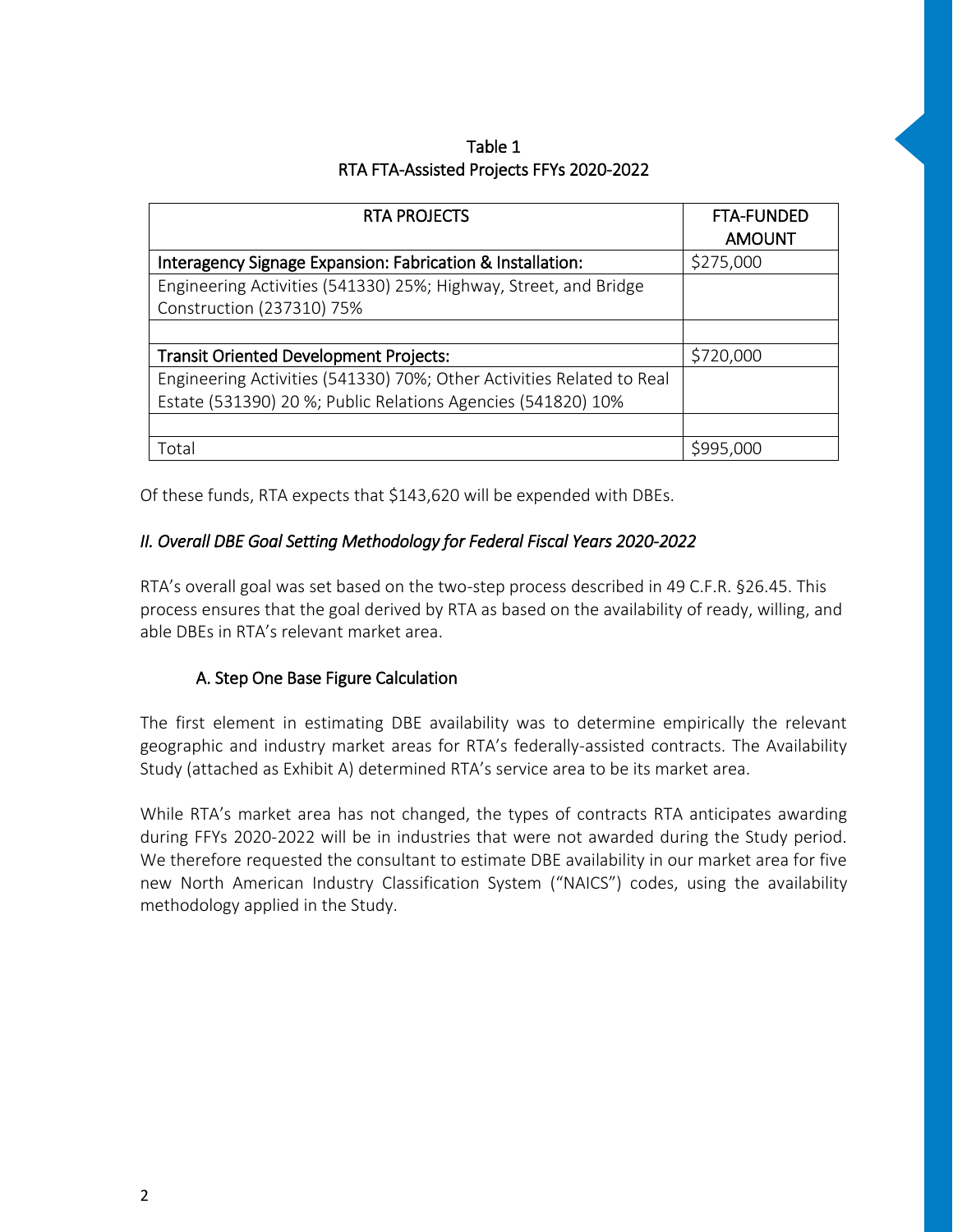# Table 1 DBE Availability – Federal Funds

| <b>NAICS</b> | <b>NAICS Code Label</b>                  | Non-DBE | <b>DBE</b> | Total  |
|--------------|------------------------------------------|---------|------------|--------|
| 237310       | Highway, Street, and Bridge Construction | 85.9%   | 14.1%      | 100.0% |
| 339950       | Sign Manufacturing                       | 89.6%   | 10.4%      | 100.0% |
| 531390       | Other Activities Related to Real Estate  | 80.9%   | 19.1%      | 100.0% |
| 541330       | <b>Engineering Services</b>              | 85.8%   | 14.2%      | 100.0% |
| 541820       | <b>Public Relations Agencies</b>         | 81.3%   | 18.7%      | 100.0% |

We next weighted these estimates by the expected distribution of NAICS codes by dollars for the upcoming projects:

# DBE availability  $\times$  NAICS dollar amount  $+$  Total project doallars

- $\cdot$  541330: 14.2 x \$504,000 = \$71,568
- $\cdot$  531390: 19.1 x 144,000 = \$27,504
- $\cdot$  541820: 18.7 x \$72,000 = \$13,464
- 237310: 14.1 x \$68, 750 = \$96,347
- 339950: 10.4 x \$206, 250 = \$21,450

The result is a step one base figure of 14.3. percent.

# B. Step Two, Consideration of Adjustments to the Step One Base Figure

Step 2 requires RTA to examine all evidence in its jurisdiction to determine what adjustment, if any, is needed to the base figure to arrive at the overall goal. Included among the types of evidence that must be considered are the current capacity of DBEs to perform work on RTA's federally-assisted contracts, as measured by the volume of work DBEs have performed in recent years, and evidence from the availability/disparity study, to the extent not already accounted for in the base figure. RTA may also consider available evidence from related fields that affect the opportunities for DBEs to form, grow and compete. These include, but are not limited to, statistical disparities in the ability of DBEs to get the financing, bonding and insurance required to participate in the Program, and data on employment, self-employment, education, training and union apprenticeship programs, to the extent relevant to the opportunities for DBEs to perform in the Program. The regulations caution that any adjustment to the base figure to account for the continuing effects of past discrimination or the effects of an ongoing DBE program must be based on "demonstrable evidence that is logically and directly related to the effect for which the adjustment is sought." § 26.45(d)(3). Each of these categories is discussed separately below.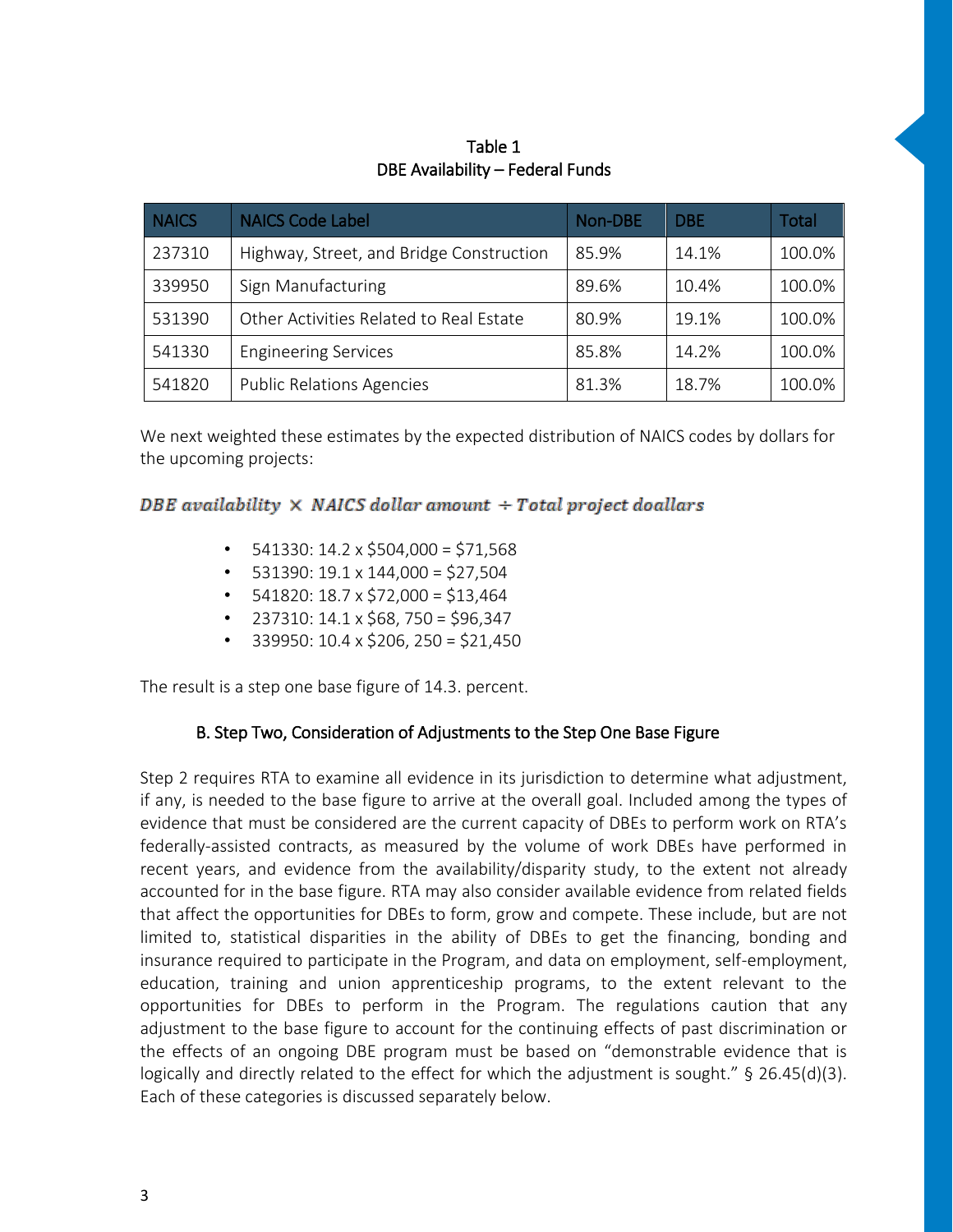#### 1. Past DBE utilization

RTA considered the current capacity of certified DBEs to perform on its FTA-assisted contracts, measured by the volume of work certified DBEs have received in recent years. The contracts awarded from FFY 2016 through 2018 were in industries similar to those we expect to award in the future, such as engineering, installation, planning, training and marketing services. Therefore, it is appropriate to use past participation as a guide to a possible adjustment, as provided in 49 C.F.R. § 26.45(d)(1)(i). The median DBE participation for FFYs 2016 through 2018 is 18.1%.

| <b>FEDERAL FISCAL</b><br><b>YEAR</b> | <b>OVERALL DBE</b><br>UTILIZATION | <b>RACE-NEUTRAL</b><br><b>UTILIZATION</b> | RACE-<br><b>CONSCIOUS</b><br><b>UTILIZATION</b> |
|--------------------------------------|-----------------------------------|-------------------------------------------|-------------------------------------------------|
| 2016                                 | 9.4%                              | 0%                                        | 9.4%                                            |
| 2017                                 | 18.1%                             | 0%                                        | 18.1%                                           |
| 2018                                 | 34.4%                             | 0%                                        | 34.4%                                           |

Table 2 DBE Utilization for FFYs 2016-2018

#### 2. Additional Step 2 Evidence

While the study's evidence of economy-wide disparities<sup>5</sup> might be used to make a step two adjustment, in our view, this does not provide evidence that is sufficiently directly related to an adjustment to reflect the level of participation that would be expected "but for" discrimination. Further, the law in the Seventh Circuit Court of Appeals is that affirmative action goals should reflect the "plausible lower bound estimate" of availability.

 $\overline{a}$ 

<sup>&</sup>lt;sup>5</sup> The study examined disparities in business receipts and in business formation and earnings. Minority and women-owned firms are significantly less profitable than similar nonminority or women-owned firms, and minorities and women earn substantially and significantly less from their labor than do their similarly situated nonminority male counterparts in RTA's market area. Barriers to equal access to business and human capital were also identified.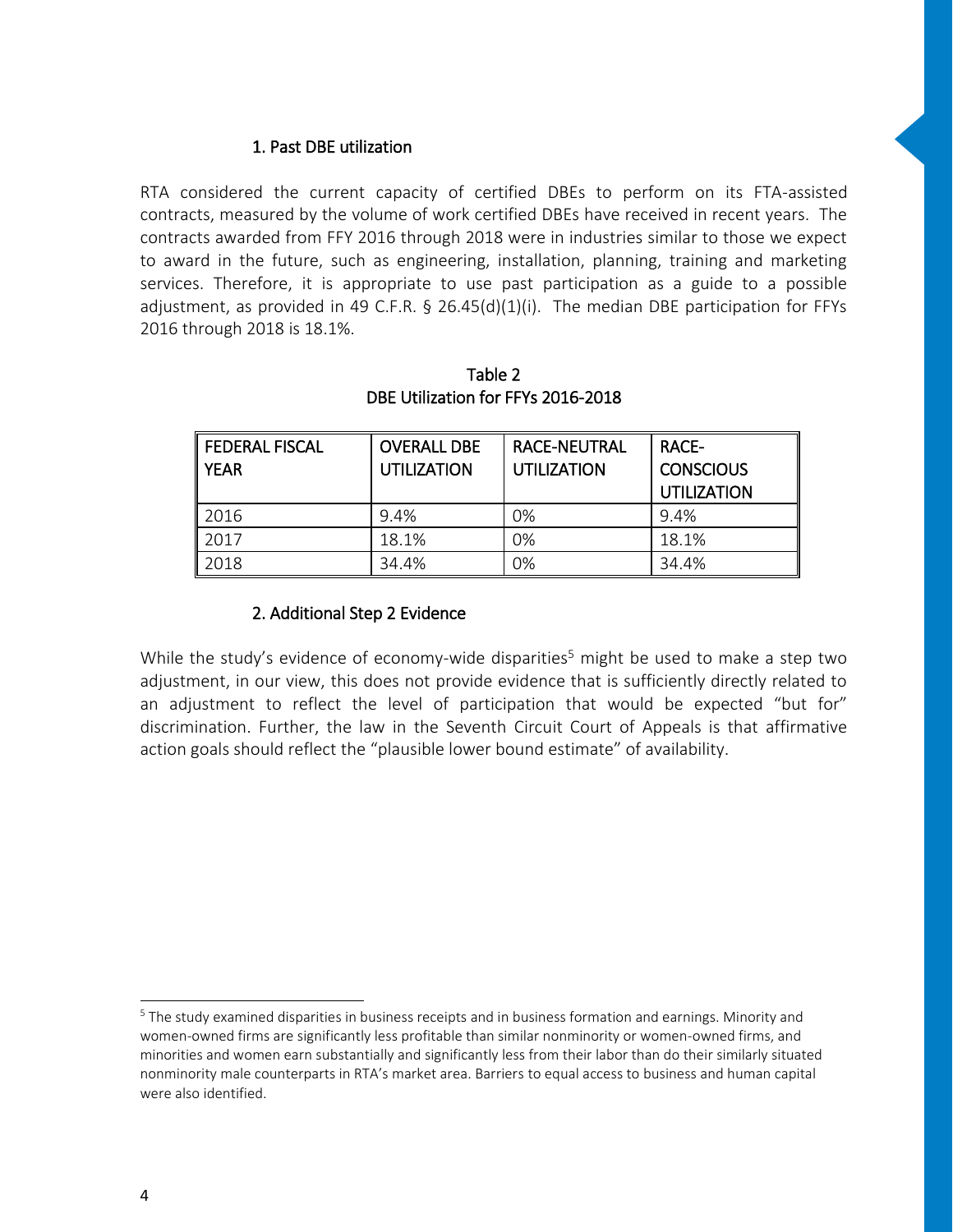## 3. Base Figure Adjustment

RTA reviewed its expected available contracting opportunities for FFYs 2020 through 2022 and determined that federally-funded contracts for the upcoming triennial period are substantially similar to the recent past. Therefore, past participation is an appropriate adjustment factor. RTA therefore averaged the median past participation with the step 1 base figure estimate for an overall, annual goal of 16.2%.

| Average:                       | 16.2% |
|--------------------------------|-------|
| Median Past DBE Participation: | 18.1% |
| Baseline DBE Availability:     | 14.3% |

#### *III. Projection of Race-Neutral versus Race-Conscious Goal Attainment*

To estimate the portions of the goal to be met through race-neutral and race-conscious measures, RTA evaluated past race-neutral certified DBE participation as defined in § 26.51(a).

### A. Race-Neutral versus Race-Conscious Projection

As detailed in Table 2, RTA has achieved its DBE participation through the use of raceconscious contract goals. Based upon the average of the race-neutral participation achieved from FFY 2016 through 2018, we project that we will achieve 0.00% DBE participation through race-neutral measures and 14.4% through race-conscious contract goals.

### B. Efforts to increase race-neutral participation

RTA will meet the maximum feasible portion of its overall goal by using race-neutral means of facilitating DBE participation. To facilitate race-neutral participation, the RTA consistently conducts outreach to DBEs to provide information regarding opportunities to participate in RTA projects and procurements. Representatives from the RTA participate on committees of minority and female organizations and attend numerous events and programs to provide information about the RTA and to assist in identifying and utilizing DBEs, such as:

- Annual Chicago Business Opportunity Fair/Chicago Minority Supplier Development Council
- Annual Entrepreneurial Woman's Conference/Women's Business Development Council (WBDC)
- Annual Illinois Hispanic Chamber of Commerce Conference
- Annual Conference of Minority Transportation Officials National Meeting and Training Conference
- Metra's Annual Vendor Fair Illinois Department of Transportation Annual DBE Conference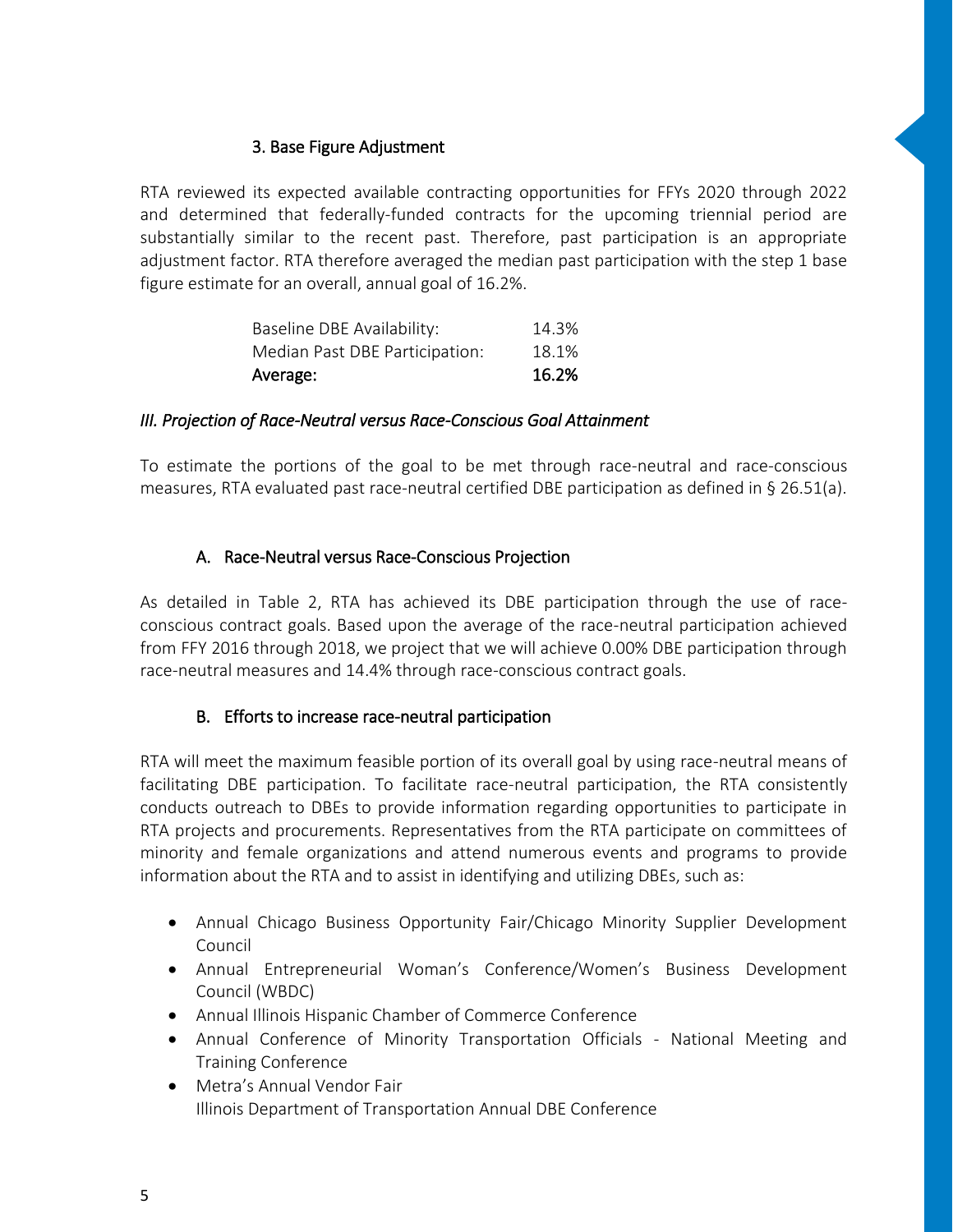In addition, RTA staff is available to meet with DBEs and other small firms to assist them with how to do business with the agency, such as preparing bids and proposals to comply with the RTA's procurement requirements and processes. We also search the IL UCP and the RTA's Vendor Profile database to identify DBE prime firms and DBE subcontractors; answer questions of DBEs and provide DBE information to bidders/proposers during pre-proposal conferences; send solicitation information to DBEs based upon contacts obtained during outreach events; and participate in events to facilitate the development, growth, and sustainability of DBEs in contracting opportunities.

# *IV. Proof of Publication*

The initial goal submittal Notice was posted on June 10, 2019 to the RTA's Official Internet Webpage. The proposed overall goal and its rationale were available for inspection on the RTA's website and during normal business hours at the RTA's offices for a 45-day comment period. The Notice contained the building and electronic mail addresses where comments could be sent.

### *V. Public Consultation*

The RTA consulted with Colette Holt & Associates to determine the availability of stakeholder organizations in the RTA's service area. These stakeholder organizations would have an interest in participating in a scheduled exchange regarding preparation of the goal setting methodology. Forty-six organizations were identified:  $51<sup>st</sup>$  Street Business Association, African American Contractors Association, Association of Asian Construction Enterprises, Austin African American Business Networking Association, Black Contractors Owners and Executives, Black Contractors United, Business Leadership Council, Center for Development Initiatives, Chatham Business Association, Chicago Minority Supplier Development Council, Inc., Chicago Chinatown Chamber of Commerce, Chicago Urban League, Chicago Women in Trades, Contractor Advisors Business Development Corp., Cosmopolitan Chamber of Commerce, Do For Self Community Development Co., Far South Community Development Corporation, Federation of Women Contractors, Fresh Start Home Community Development Corporation, Greater Englewood Community Development Corp., Greater Far South Halsted Chamber of Commerce, Greater Pilsen Economic Development Association, Greater Southwest Development Corporation, Hispanic American Construction Industry Association, Illinois Hispanic Chamber of Commerce, Illinois State Black Chamber of Commerce, JLM Business Development Center, Latin American Chamber of Commerce, LGBT Chamber of Commerce of Illinois, National Association of Women Business Owners, National Organization of Minority Engineers, NDIGO Foundation, Neighborhood Development Services, Public Narrative, Rainbow/PUSH Coalition, RTW Veteran Center, South Shore Chamber, Inc., St. Paul Church of God in Christ Community, Sustainable Options for Urban Living, Inc., The Monroe Foundation, Turn 2 Growth, Urban Broadcast Media, Inc., US Minority Contractors Association, Inc., Women Construction Owners & Executives, Women's Business Development Center, and Your Community Consultants Foundation.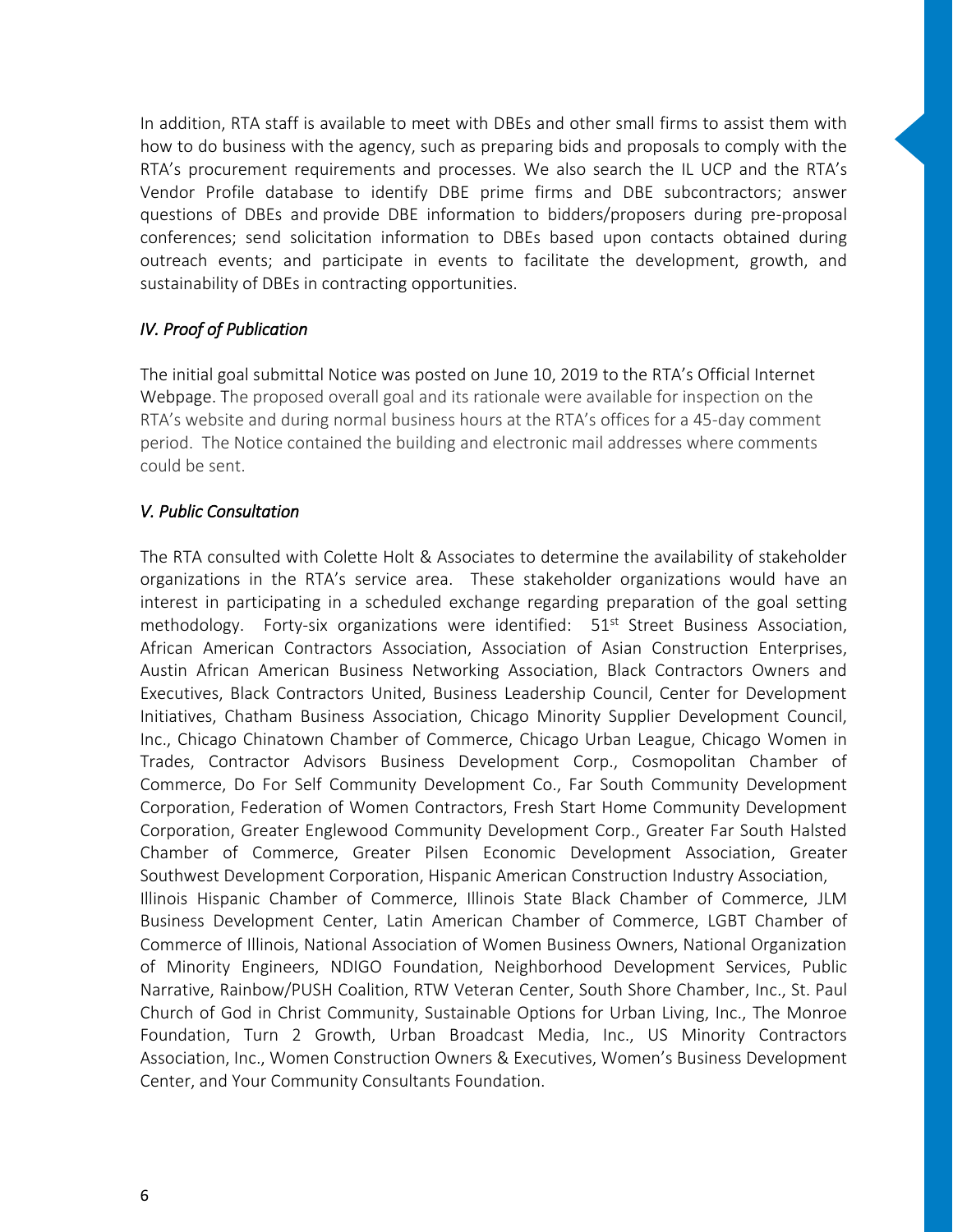Each of the organizations was invited to a consultative meeting to provide comments and input into the goal setting methodology. In additional, DBEs in the IL UCP under the NAICS codes listed in Table 1 DBE Availiability-Federal Funds were also invited to the consultative meeting. The comments from the consultative meetings are attached.

If you have any questions or require additional information regarding this matter, please contact LaToya Redd at [reddl@rtachicago.org](mailto:reddl@rtachicago.org) or (312) 913-3212.